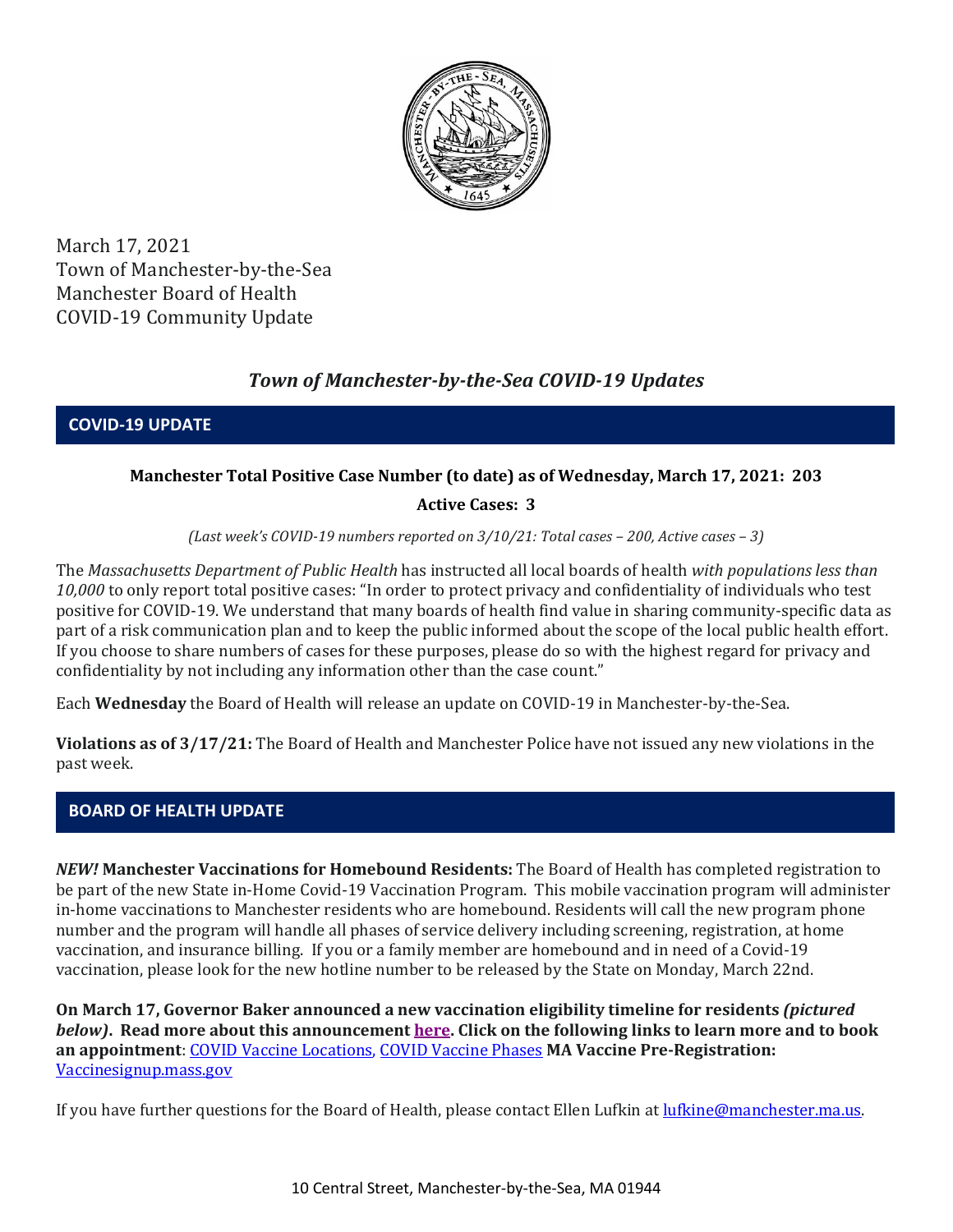



## **NEW COMMUNITY UPDATES**

- *NEW!* **Updated Vaccine FAQ***:* [Vaccine FAQ](https://www.mass.gov/doc/covid-19-vaccine-frequently-asked-questions/download)
- *NEW!* **Indoor and Outdoor Event Guidance**: [March 2021 Event Guidance](https://www.manchester.ma.us/DocumentCenter/View/3736/Final_Indoor-and-Outdoor-Events-Guidance-31121)
- *NEW!* **40B Workshop**: The next meeting to discuss the 40B project proposal will take place on Thursday, March 18 at 7:45 p.m. Meeting details, past recordings and important information can be foun[d here.](http://manchester.ma.us/729/40B)
- *NEW*! **Town Compost Site Reopening:** The Town Compost Site will reopen on March 25. Compost Site hours are Thursday, Saturday, and Sunday 9 a.m. - 3 p.m. [Compost Site Information](https://www.manchester.ma.us/413/Yard-Compost-Site)
- *NEW!* **July 4th Parade Rescheduled:** Due to current COVID guidance, the Annual July 4th Parade will be postponed to September 25. The theme of the parade will be the *375th Anniversary of Manchester.* Also, fireworks will be held in July 2022 because this is an off year. Stay tuned for other festive activities being planned.

#### **ONGOING COMMUNITY GUIDANCE**

- MA Educator Vaccine Days: The State has designated 4 days where the state's mass vaccination sites will only offer 1st dose appointments for educators. The dates are Saturday, March 27, Saturday, April 3, Saturday, April 10, and Sunday, April 11. [Educator Information](https://www.mass.gov/info-details/covid-19-vaccinations-for-k-12-educators-child-care-workers-and-school-staff)
- DPW Roadwork Notice: Sewer pipe lining is taking place on School Street and along Sawmill Brook for the next few weeks. Impacted households will be notified directly. Traffic may be detoured at times.
- Annual Town Meeting Postponed: Due to COVID-19, the Board of Selectmen voted to postpone the Annual Town Meeting until Monday, June 21 at 6:30 p.m. on the MERSD athletic field.
- MBTS Summer Jobs**:** The Parks and Recreation Department is accepting applications for Summer Playground and Singing Beach staff - Appl[y here.](https://www.manchester.ma.us/268/Parks-Recreation) DPW is also looking for seasonal help – Apply [here.](https://www.manchester.ma.us/Jobs.aspx?UniqueId=99&From=All&CommunityJobs=False&JobID=DPW-Seasonal-Help-34)
- Manchester Cemetery Decorations: Department of Public Works requests that lot owners/representatives remove all decorations from graves of all Manchester cemeteries by Monday, April 5 to enable the DPW staff to begin grounds maintenance work. Any items left behind will be removed and disposed.

10 Central Street, Manchester-by-the-Sea, MA 01944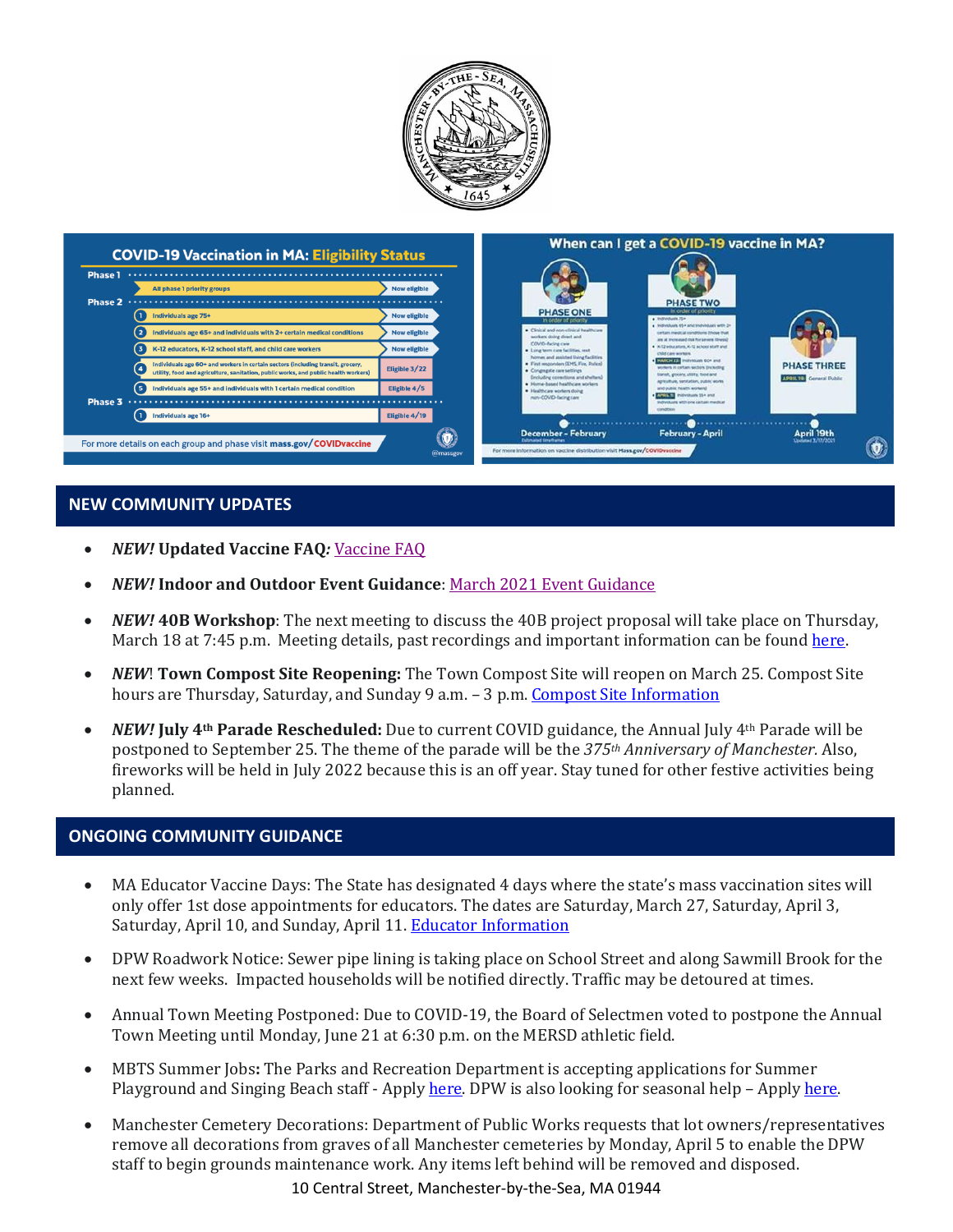

#### • **ONGOING COMMUNITY GUIDANCE**

- Nomination Papers: Get involved in our community and run for local office! Nomination papers are available to be mailed. Please contact the Town Clerks office at 978-526-2040 or townclerk@manchester.ma.us. to make a request[. 2021 Local Election](http://manchester.ma.us/503/Town-Meetings-and-Elections)
- COVID-19 Testing: [COVID-19 Testing Site Locator,](https://memamaps.maps.arcgis.com/apps/webappviewer/index.html?id=eba3f0395451430b9f631cb095febf13) [Stop the Spread Sites,](https://www.mass.gov/info-details/stop-the-spread) [COVID-19 Dashboard](https://www.mass.gov/info-details/covid-19-response-reporting#covid-19-interactive-data-dashboard-)
- MA is in Phase 3 Step 2 of Reopening: Restaurants are currently permitted to operate with six-foot social distancing, limits of six people per table and 90 minute limits. Other businesses can operate at 50% capacity. Additional details can be foun[d here.](https://www.mass.gov/news/baker-polito-administration-announces-plans-for-continued-reopening)
- Call Center for Vaccine Assistance: Now available to MA residents who do not have access to the internet or have a language barrier. The phone lines will be open daily from 7 a.m. - 8 p.m. Call 978-717-3700.
- Volunteer with MA Medical Reserve Corps: The MA Medical Reserve Corp is looking for volunteers at the local level, both medical and non-medical. Clic[k here](https://l.facebook.com/l.php?u=https%3A%2F%2Fwww.mamedicalreservecorps.org%2Fcovid19%3Ffbclid%3DIwAR1O_7U70XMSPe_kbb689S7zAJbCTYavpqNhIz9Ce2s-encj1Mlz3fOmjYI&h=AT3a2b6zxupFiw2RA_9kLVFDLZwmtblukw3wwe3pvVN6YWtLrkwxEyW8Z8S97uuzXDiNt1x4DYp7DeOoXm1U98GjBQQufV4R5eC5sYpFoqMi6iMDgiQu2THu_d0XoA0BnNUMg336NM-KtUxjtQ&__tn__=-UK-R&c%5b0%5d=AT2anP_ULhxU-U55t7AxrMiNTXfNIJnoicfzRyKEGzk_70Dtxb6ttNSKpwftDkeovmenW9ksjPEmhjSrMDjZ_NEMD2Upi_WEREnPIZBLU-8cgapV1WMi5HvUjS0InF_0K4aE4PXV6bei0V79lnY9jSo89LgXHVCMF9u0-PYa4j6cBMOzl7xPt7oB2_WGVQ8cDciW8b9U) to register.
- MA Quarantine Instructions: If you have been instructed to quarantine, please adhere to the following rules: [Quarantine Instructions](http://manchester.ma.us/DocumentCenter/View/3558/14-10-7-day-COVID19_Quarantine-information-1272020)
- Face Covering Order for MA: All persons over the age of 5 are required to wear a face covering in all public spaces, indoor and outdoor, regardless of distance. (effective 11/6/20) [Face Covering Order](http://manchester.ma.us/DocumentCenter/View/3499/Revised-Face-Coverings-Order-No-55-1?fbclid=IwAR1a7l39TKetEAZ_mA8K6saG2GZ1dRBKA9-xuJJ3tDlAVUGCp7YatZmCKEo)
- COVID-19 Vaccination Questions: Email questions to [COVID-19-Vaccine-Plan-MA@mass.gov](file:///C:/Users/marlettat/Desktop/Public%20Relations/2021/COVID-19-Vaccine-Plan-MA@mass.gov)
- Travel Guidance for Arriving in MA: [MA Arrival Travel Order.](https://www.mass.gov/guidance/guidance-for-travelers-arriving-in-the-commonwealth-of-massachusetts) Complaints should be directed to [DPH.COVID.Complaints@mass.gov](mailto:DPH.COVID.Complaints@mass.gov)
- Gathering Size Restriction: The current gathering order allows up to *10 indoors and 25 outdoors* at private residences.
- Business & Workplace Complaints: Residents or employees who wish to take steps to report a business or workplace that is non complaint with reopening standards and protocols may contact: Department of Labor Standards (DLS[\) safepublicworkplacemailbox@mass.gov,](mailto:safepublicworkplacemailbox@mass.gov) COVID-19 Hotline 211 or the Manchester Board of Health [BOH Complaint Form](http://manchester.ma.us/DocumentCenter/View/3282/Board-of-Health-Complaint-Form-2020)
- Beach Stickers: 2021 Beach Stickers are on sale online or via mail. Please clic[k here](http://manchester.ma.us/252/Beach-Resident-Parking-Stickers) for complete details and instructions. 2020 Parking Stickers are valid through May 31, 2021. *New rule for 2021! Stickers must be placed inside the front, driver side windshield in the upper left-hand corner.*
- Singing Beach Reminder: A mask is required, at ALL times, when visiting Singing Beach in accordance with the MA Face Covering Order. Please do not gather in large groups. Each person is limited to a maximum of two dogs.
- Town Hall is Closed to the Public: Town Hall will be closed to the public until further notice. Staff will be available during normal business hours via appointment, phone or email. [Staff Directory](http://manchester.ma.us/directory.aspx)